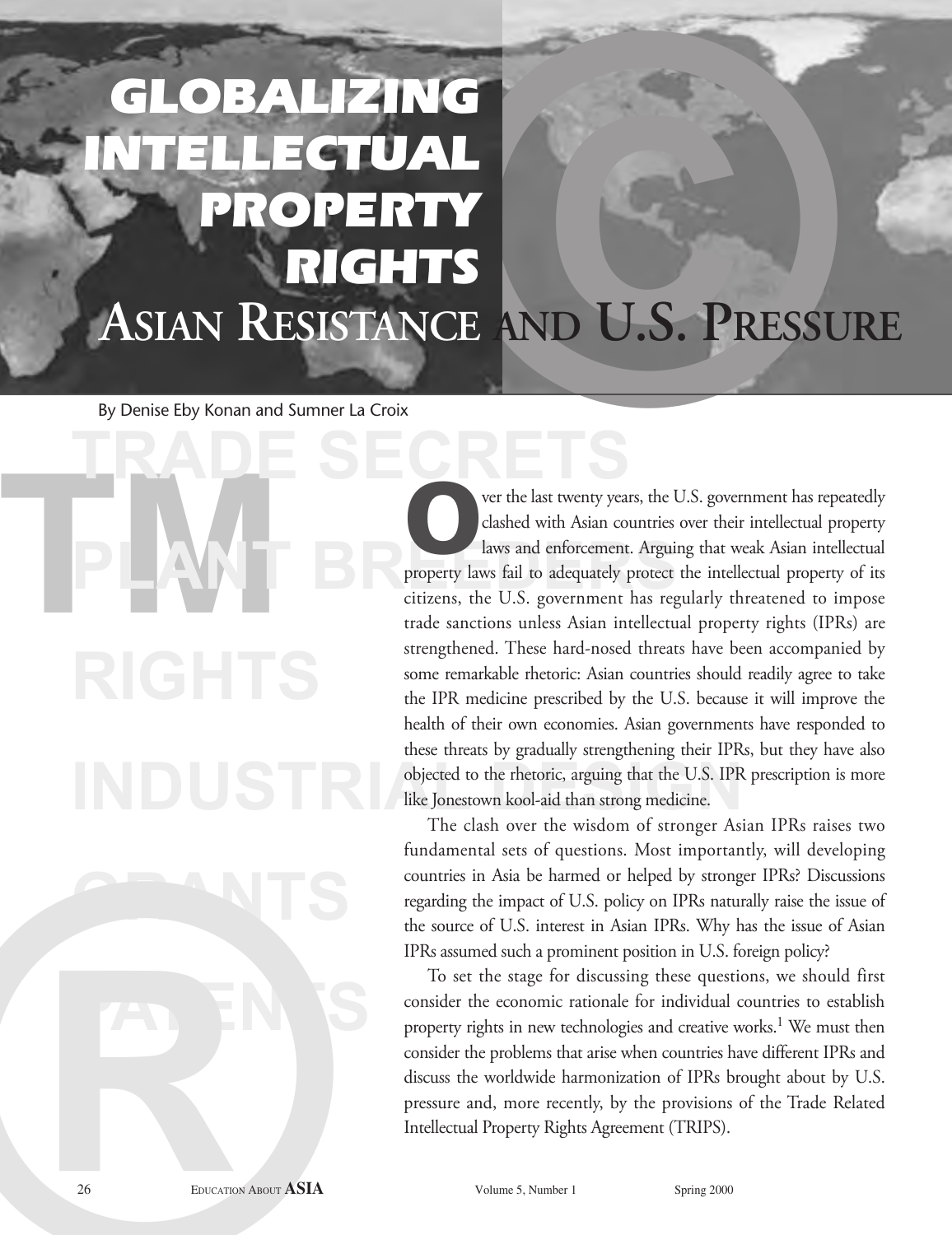## THE SEVEN MAJOR IPRs

There are seven major forms of intellectual property, each of which is governed by its own legislation and a body of judicial decisions interpreting the law.

- 1. A **patent** provides the holder with the right to exclude other parties from using, selling or manufacturing the product or process described by the patent for a specified number of years. A patent is not intended to protect new knowledge, rather the embodiment of knowledge in new products or manufacturing processes. Examples include pharmaceuticals and the antilock brake system.
- 2. A **copyright** provides the holder with the right to exclude others from reproducing the expression of an idea, such as a book, a song, or a painting. It does not protect the idea.
- 3. A **trademark** establishes rights to a brand name or mark and excludes others from using them without permission. Pepsi, Levis, and Pokeman are examples of trademarks.
- 4. A **trade secret**, such as the recipe for Coca-Cola, is information critical to the success of the business that the holder chooses to keep confidential. Trade secret protection provides a barrier against the appropriation of such information by competitors or potential competitors.
- 5. A **mask word** protects certain aspects of the design of a semiconductor chip and is essentially a specialized type of copyright protection for semiconductor chips.
- 6. **Plant breeders** rights grant exclusive rights to the holder to use and distribute new and clearly distinguishable varieties of plants.
- 7. Finally, an **industrial design** grants the holder exclusive use of designs for such products as clothing, furniture, appliances, etc.

## ECONOMICS OF IPRs

In the twentieth century, economic growth in the industrialized countries has been driven by waves of new ideas, technologies, and creative works. These bursts of intellectual innovation have allowed the standard of living in the developed world to soar by adding to the variety of products available, improving the quality and attributes of existing products, and enriching culture. New technologies and creative works are different from most other goods because they frequently have both characteristics of a public good: non-rivalry and non-excludability. Non-rivalry means that one person's use of the good leaves no less for a second person. Consider a new melody. When you hum the melody in the shower, it's not used up; other people can still hum the melody in their showers.

The same reasoning applies to a firm's use of a new technology to manufacture a new pharmaceutical. This firm does not use up the technology—a second firm can still use the formula. Nonexcludability means that it is prohibitively costly to exclude someone from consuming the good. Consider the new melody again. Unless Orwell's Big Brother is now everywhere, it will be prohibitively costly to exclude you from humming the melody in the shower.

Since many new innovations are public goods, they will tend to be under-supplied in an unprotected marketplace. Once the innovation is revealed, an imitator may easily copy the invention without compensating the inventor, paying the research and development costs, or suffering the risk of a failed invention. Thus, innovative activities will generally be unprofitable.

Granting IPRs provides ownership of new technologies and creative works, and thus helps to create a viable private market in new knowledge. By providing an exclusive right of sale or use of the technology, IPRs allow the creators of new technologies or creative works to charge for the use of the new product. Establishing a copyright in a melody cannot prevent someone from humming it in the shower, but it can allow the owner to collect royalties for public concerts, radio play, or CD sales. Ideally, the

*Granting IPRs provides ownership of new technologies and creative works, and thus helps to create a viable private market in new knowledge. By providing an exclusive right of sale or use of the technology, IPRs allow the creators of new technologies or creative works to charge for the use of the new product.* 

price for singing a melody should be sufficiently high to compensate the inventor for production and creative costs, provide a reasonable rate of profit, and offset the risk burden associated with the creative process. By doing so, IPRs stimulate the supply of intellectual innovations, the essential ingredient in modern economic growth. Like most good things, however the social benefits of IPRs come at a cost. Once a melody composer receives a copyright for a new melody, the composer is then able to charge a monopoly price for the technology. But once a technology has been developed, the social resource cost of using the melody is zero. In this case, allowing the IPR owner to charge a monopoly price for the melody results in it being sung far too little.

To sum up, IPRs create dynamic benefits to an economy by stimulating the production of new technologies and creative works but come with the tradeoff that they restrict wide dissemination and use of the new innovations. Because of this tradeoff, governments restrict property rights in intellectual innovations to a fixed period of time, thereby limiting the period during which monopoly prices can be charged. For example, a patent on a new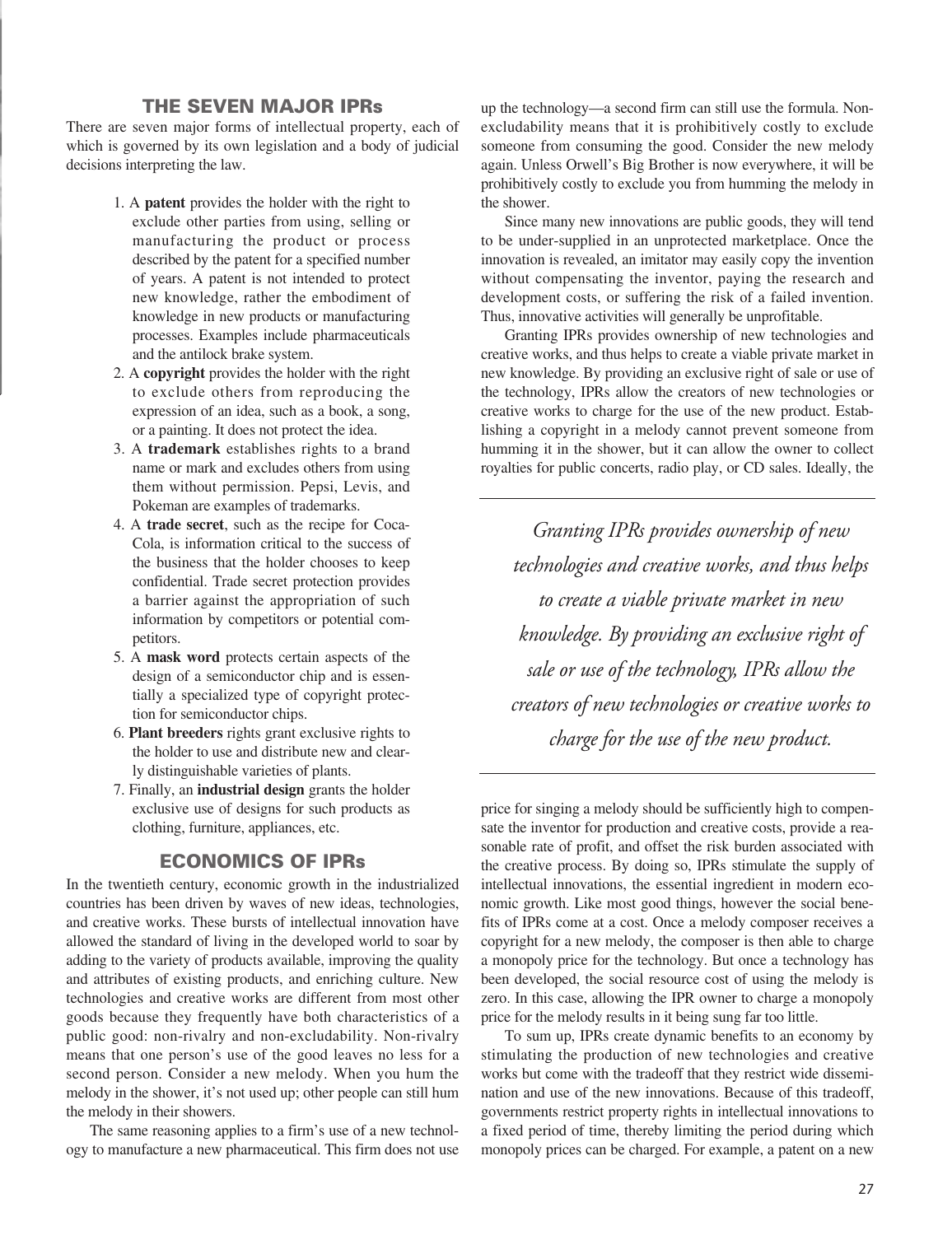*Consider the case of China, a country which has slowly enhanced its IPRs throughout the 1980s and 1990s. Chinese inventors and artists are producing important inventions in some industries, as well as literary, artistic, and musical works. Without IPR protection, these products are often copied or imitated by other Chinese firms and individuals, thereby reducing the rate of return to Chinese inventors and artists.* 

technology lasts twenty years. Once the patent has expired, the technology can be more widely used and freely disseminated.

Depending on their circumstances, different countries are likely to adopt IPRs with varying degrees of "strength," measured by such factors as the scope of protection and enforcement activities. Developed countries with extensive research and development activities and well-developed legal systems are more likely to adopt stronger IPRs, while developing countries with limited research and development activities and less welldeveloped legal systems are more likely to adopt weaker IPRs.

Since World War II, the proliferation of trade, investment, transportation, and communication links between countries has led to growing disputes over protection of foreign intellectual property. As economies become more integrated, intellectual innovations spill over borders more readily. The trade-off between encouraging innovative activity and the dissemination and use of the new innovation takes on global dimensions. Developed countries with stronger IPRs have pressured developing countries with weaker IPRs to adopt higher standards. Developing countries, with low indigenous levels of research and development (R&D), resist the pressure and tend to permit weaker IPR laws and enforcement.

Ill developing countries gain or lose if they succumb<br>to the pressure? We isolate three factors that are<br>important in answering this question for developing to the pressure? We isolate three factors that are important in answering this question for developing Asian economies: the wealth transfer effect, the innovation effect, and the technology transfer effect.

WEALTH TRANSFER EFFECT— Most Asian countries are net importers of technologies and creative products. Consequently, they have traditionally maintained low IPR protection to encourage low-cost domestic imitation of foreign technologies and products. For example, many Asian firms regularly counterfeit and sell foreign copyrighted movies, music, and computer software. The temptation to infringe on IPRs is fueled by the large gap between the higher price of the imported product and the lower domestic cost of production. The strengthening of IPR protection essentially raises the cost of technology acquisition to

Asian countries and worsens their competitiveness in these sectors. Local producers are forced to either pay royalties to Western intellectual property owners or to exit the market. This induces increases in product prices, thereby transferring wealth from Asian consumers to foreign IPR owners.

INNOVATION EFFECT— Strengthening IPR protection could have a beneficial effect on innovation and R&D in Asia if a country has reached a critical level of development. Early on in the development process, weak IPRs encourage imitation and copying that, while harmful to foreign owners of intellectual property, can serve to expand a nation's stock of knowledge and, most importantly, to strengthen its future capacity to innovate. As developing countries make the transition to producing new frontier technologies and products, they will, at some point, gain by strengthening their IPR institutions. Gains or losses from stronger IPRs will depend on whether developing countries have made this transition. For example, it is doubtful that Indonesia and Bangladesh have made this transition, while Singapore and Korea are both clearly developing new frontier technologies and creative products.

Some minimum amount of intellectual property protection is likely to benefit even the poorest developing countries. The tastes of consumers and technological constraints of producers in developing countries differ greatly from their counterparts in advanced nations. Many products and technologies originally conceived for use in developed countries need to be modified if they are to be used profitably in developing countries. By establishing minimum levels of IPR protection, developing countries may attract local and foreign innovation that favors these local needs.

While weak IPR regimes allow Asian countries to imitate foreign inventions and thereby build up their overall R&D capacity, they also discourage domestic innovation. Consider the case of China, a country which has slowly enhanced its IPRs throughout the 1980s and 1990s. Chinese inventors and artists are producing important inventions in some industries, as well as literary, artistic, and musical works. Without IPR protection, these products are often copied or imitated by other Chinese firms and individuals, thereby reducing the rate of return to Chinese inventors and artists. Since the IPR violators are sometimes difficult to detect and prosecute, Chinese inventors and artists frequently have little recourse but to accept the piracy. Since piracy erodes returns, fewer people will undertake the risk and effort involved with creative activities. This slowdown in innovation depresses economic growth in artistic and technology industries.

A few examples may be helpful. Mr. Ling Yan, chairman of the Chinese software company, Sun Tendy, estimates that less than 10 percent of the copies of his Chinese language software program, Chinese Star, are legal. Mr. Wang Shuo, the author of twenty best-selling novels, has encountered thousands of infringing copies of his books in bookstalls in China's major cities. China's most famous rock-and-roll artist, Mr. Cui Jian, has sold 1.2 million CDs and audio tapes, but he estimates that over 10 million infringing copies are in circulation.<sup>2</sup>

China's IPR laws and enforcement are likely to be strengthened as innovative activities in China expand. As innovative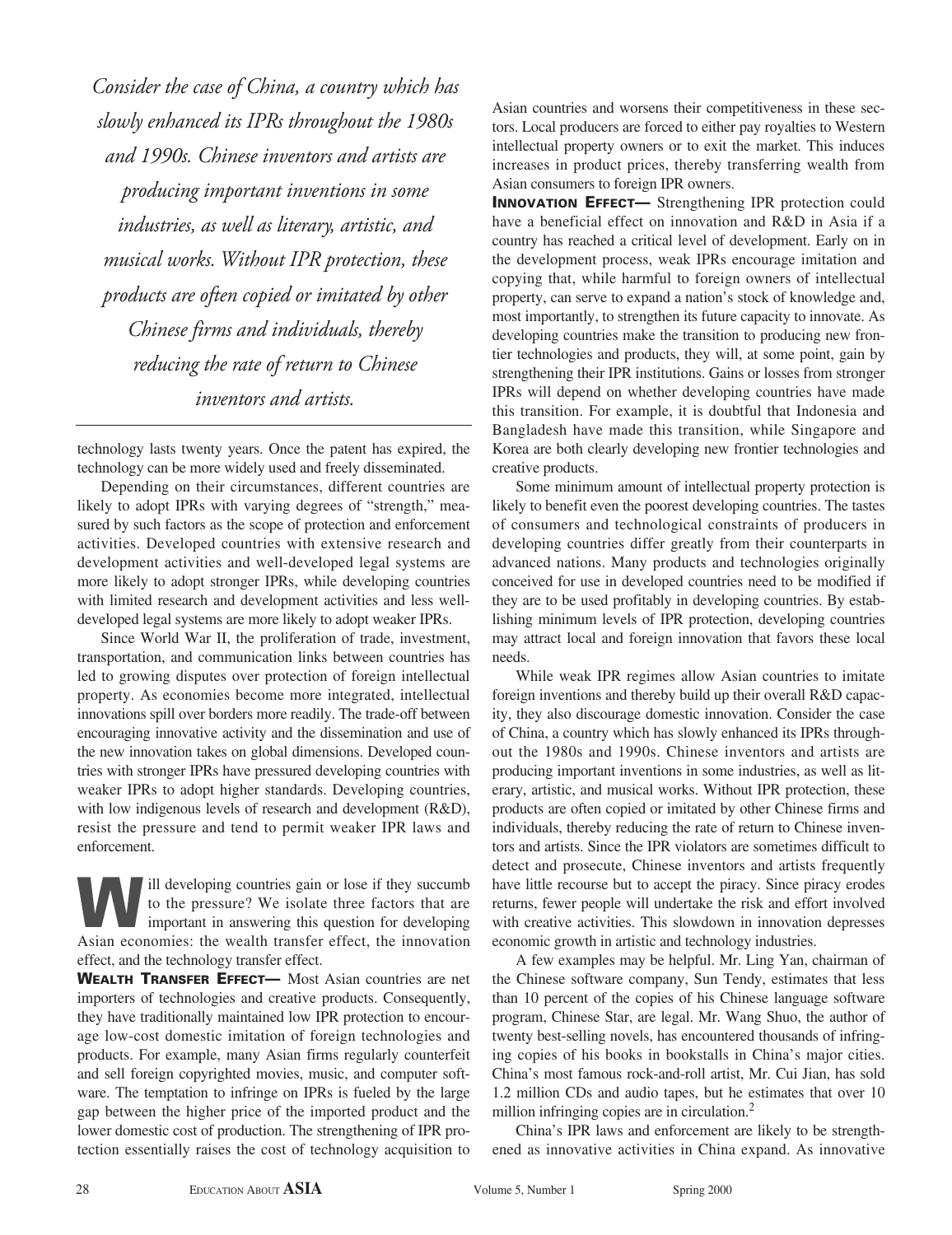firms and individual inventors and artists become more numerous and more influential, the balance in intellectual property law is likely to shift, perhaps with some delay, towards stronger protection of domestic innovative activities.

TECHNOLOGY TRANSFER EFFECT— Finally, better enforcement of intellectual property rights could induce more foreign firms to locate plants and R&D activities in Asia, thereby stimulating increased spillovers of knowledge to Asian workers, engineers, and scientists. By enhancing the technological base, technology transfers and foreign direct investment contribute to employment and economic growth. The argument implies that foreign firms are more likely to share technology with Chinese affiliates and licensees when local competitors are legally restrained from infringing on the domestic firm's intellectual property. Empirical studies find, however, only weak evidence of a positive relationship between foreign direct investment and IPRs.

# UNITED STATES PRESSURE ON ASIAN COUNTRIES History and Sources

Since the early 1980s, the United States has regularly threatened to impose trade sanctions on countries with weak IPR laws and institutions. Investigations of Brazil and South Korea under U.S. trade law were successful in the mid-1980s in obtaining changes in both countries' IPR laws and enforcement. These successes prompted the U.S. Congress to pass the "Special 301" amendments to U.S. trade law in 1988. They require an annual review of IPR laws and enforcement practices of U.S. trade partners. Using a number of designated threat levels—for example, countries could be placed on a "watch list," a "priority list," "designated" for such but not yet placed on it, and so forth—the United States warned virtually all Asian countries that it would impose trade sanctions unless these countries upgraded their IPR laws, institutions, and enforcement activities. From the U.S. perspective, problems included inadequate protection of patented chemicals and pharmaceuticals; copyrighted first-run films, video cassettes, sound recordings, and personal computer software; and a wide variety of entertainment and fashion trademarks.

The combination of domestic and international pressure prompted some Asian countries to establish their first IPR laws and others to upgrade their existing IPR laws. Indonesia enacted its first patent law in 1982, while China enacted its first modern patent law in 1982, trademark law in 1984, and copyright law in 1990. Despite the recent vintage of these laws, the U.S. Trade Representative (USTR) used the Special 301 trade law to initiate complaints about their provisions, and both China and Indonesia made extensive changes in response. Conflict between China and the United States over IPRs intensified in the 1990s, as bilateral IPR agreements in 1992 and 1995 led to further IPR disputes. Since the most recent U.S.-China IPR agreement in 1996, the U.S. government has been generally satisfied with China's progress towards improving its IPR laws and enforcement, although new outbreaks of video piracy in Hong Kong have attracted its attention.

The USTR placed several other Asian countries with inadequate IPR laws on its "watch lists" during the 1980s and early

1990s. Thailand, Taiwan, Korea, the Philippines, and India were targeted for inadequate protection of pharmaceutical products, counterfeiting of well-known trademarks, and widespread copyright violations of movies, books, computer software, and CDs. Virtually all targeted countries responded by passing, after long delays in some cases, new IPR legislation to remedy the problems.

Why did the United States government set a higher priority in the early 1980s on enforcement of U.S. intellectual property in Asian markets? The explanation can be found in four major factors that have changed significantly over the last forty years.

First, U.S. firms have more incentives to enforce against infringing uses of their technologies or copyrighted products as foreign market demand for their products increases. Market demand in Asia for many copyrighted, patented, and trademarked products has increased dramatically with the rapid income growth in many Asian countries during the last thirty years.

Second, growing U.S. trade deficits since 1980 have led to political pressure to increase U.S. exports to Asian economies with which the United States has run a bilateral trade deficit, such as China, Taiwan, and Japan. Of the \$330 billion U.S. trade deficit in goods (1999, Foreign Trade Division, U.S. Census Bureau), the trade deficit with Pacific Rim countries accounts for more than half, or \$186.7 billion. The 1999 U.S. merchandise trade deficit with China is \$68.7 billion, with Japan it is 73.9 billion, and with the Newly Industrialized Countries (Hong Kong, Korea, Singapore, and Taiwan) it is \$24.2 billion. Third, the U.S. comparative advantage has changed over time, moving away from manufactured goods to IPR-intensive goods and services.

Fourth, the increasing electoral importance of California in U.S. presidential and congressional elections has led U.S. politicians to focus more attention on California's economy and interest groups. California has fifty-four "Winner-Take-All" electoral votes in U.S. presidential elections, or 20 percent of the 270 electoral votes required to win the presidency. In 1996 California's economy had a large concentration of U.S. employment in IPRintensive industries: 57.3 percent of U.S. employment in the motion picture industry, 17.7 percent of software programming employment, 26.2 percent of electronic computer employment, and 23.8 percent of semiconductor employment. About 30 percent of U.S. biotechnology firms were located in California in 1996. As political parties moved to cater more to Californiabased interests, it is not surprising that they moved to strengthen the position of IPR-intensive California firms in Asia's export markets.

## FROM UNILATERAL U.S. PRESSURE TO THE MULTILATERAL TRIPS AGREEMENT

The 1994 Uruguay Round Agreements creating the World Trade Organization were another large step toward free international trade, but also a giant leap toward the creation of a viable worldwide regime governing intellectual property. Previous international accords governing intellectual property rights, e.g. the Paris Convention and the Berne Convention, had focused on establishing national treatment for foreigners seeking to establish